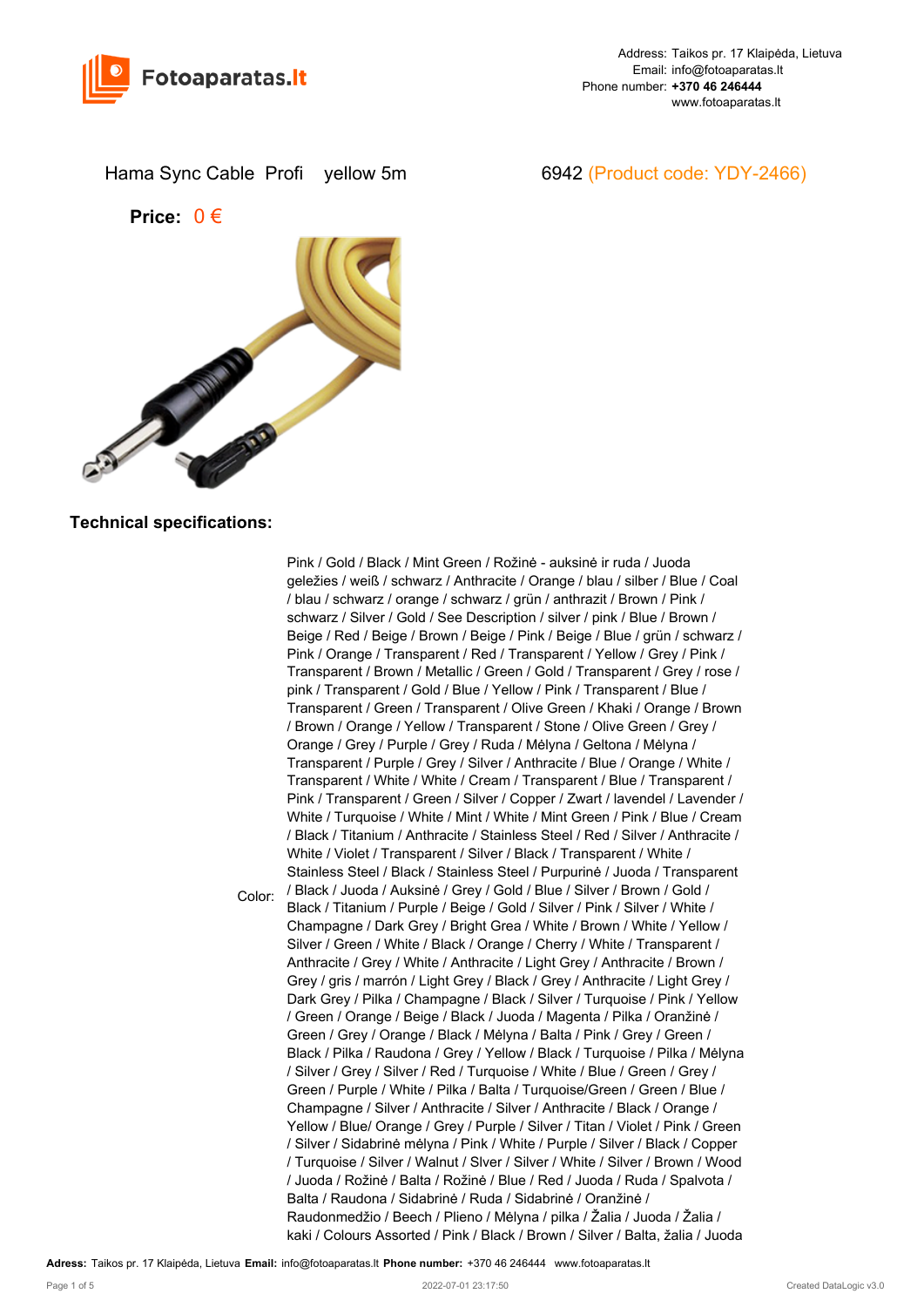su rožiniu laikikliu / Juoda su žaliu laikikliu / Chocolate Black IMR with Hairline / Nerūdijančio plieno ir juoda / Juoda ir rožinė / Balta ir oranžinė / Green/White / Peppermint / Indigo / Concrete / Ruda / Corn / Juoda su mėlynu propeleriu / White/Inox / Tamsi metalo / Forest / Light Blue / Tomato / Graphite Silver, Anodized aluminum / Kremo / Balta su juodu rėmu / Elektrinė metalo / Nerūdijančio plieno rėmas / Balta ir auksinė / Kreminė balta / Balta ir rožinė / Tamsaus medžio / Tamsiai juoda ir chromuoto vario / All Black / Amber / Black Pearl / • Priekinis kraštas: Juoda • Galinis dangtis: Juoda • Pagrindas: Juoda • Paviršius: Tekstūra / Šlifuoto metalo, Išgraviruotas skydelis / perlų metalo / Black, Grey / Plienas / Plieaninė / Stainless steel, Silver / Stiklas/Nerūdijantis plienas / Žėrinti mėlyna / Matt Black / Silver/Green / Ember Orange / Hunter Green / Apple Green / Blackberry / Tobacco / Clear / Coffee Milk/Grey / Dark Brown / Coloured / Balta / Auksinė / Ash Grey / Metalico Black / Denim blue / Electric aqua / Khaki / Ink Black / Silver metal, black / Metallic gray / White Grey / Star White / Silent grey / New Blue / Brushed aluminium / Brushed metal red / Grass Green / Metal/black / Silver, Stainless steel / Stainless steel / Black / Bright copper / Deep Black and Titanium / Star White, black and red / Oyster Metallic / Silver and Black / Lava Red / Inox - Fingerprint Proof / Silver-Metallic / Blue-Lilac-Metallic / White/Violet / Color: Black and dark blueFinishing: Silver lacquer and rubber / Black and red / brushed metal - black / Steel/black / Black and grey / Brushed metal Engraved panel / Dark Night / White and violet / Black with orange details / Black with grey details / black-white / Star white and resilient blue / Glossy Black & Purple gradient / Colour : Bianco Handle colour : White Handle type : Flush / Polished stainless steel / metal / Chrome red / Chrome blue / PC high gloss and matt / Black and Chrome / Black, Stainless steel / Black - Stainless steel / Forest Green / Gun Metal / Silver and Metal Frames / Dark grey / brilliant white / Glass clear / Glossy White/ Anthrazite / Light Green / Cognac brown / Flacon blue / Star blue / Brushed metal champagne / Primary red / Sparkling blue / Bright blue / White and yellow / Black, metal and red / Deep black and green / White and blue / Olive green metal / Aluminium Grey / White, black and red / Bright green / Silver & Orange / White/Beige / Matt White / Black and stainless steel / Black/Orange/White / Olive / Basalt Black / Beige/Brown / Papaya / Brushed metal / Cover Black / Body light grey / White and beige / Silver/Blue / Doors-Black with silver extrusion; Frame-Black / Black/Purple / Ivory / Black/Mint / Šviesiai žalia / Light Grey/Mid Grey / Grey/Oak / Aluminum Finish / Carbonite / Graphite / Brushed metal and black / Sidabrinė / Black/Light Grey/Grey/Red / Dark Red / Bamboo / Smoke / Burnt Umbra / Black/Metallic/Red / SILVER/WHITE / Nerūdijanči o plienio / Classic / Metal Dust / Berėmis baltas stiklas / Sodri juoda su sidabro spalvos akcentais / Nerūdijnačio plieno / All Black / Juoda/Oranžinė / Sidabrinė/Mėlyna / Nerūdijančio plieno/Balta / Juoda/Raudona/Geltona/Žalia / Nerūdijančio plieno/Sidabrinė / Yelow/Black, / Vanilla / Cyan Blue / Bambukas / Nerūdjinačio plieno / Iron Gray / Baltas/Sidabrinis korpusas / Juoda/Raudonas / Raudona/Nerūdijančio plieno / Juoda-žalia / Aliuminio ir balto stiklo / Rožinė-balta / Tamsi sidabrinė/Juoda / Juodos spalvos grūdinto stiklo durų paviršius; šonai dažyti pilka metallic spalva / Su lūpomis / Juoda+Juodas stiklas / Sidabrinė/Balta / Violetinė/Balta / Metalo/Juodas / Gėlėtos / Plieno juoda / Metalinis / Juoda - Raudona (burgundiška) / Mėlynas stiklas / Nerūdijančio plieno/Sidabrinė / Ruda/Balta / Medžio / Mėlyna ir violetinė / Balta/Pilka/Raudona / Korpusas: juodas; Pagrindas: pilkas / Permatoma/Balta / Mėlyna + Sidabras / Šviesiai sidabrinė / Rožinė (Fuschia) / pilkas / Balta/Rožinė / Tviskančiai balta ir rusvai gelsva / Avietinė / Avena 51 / Žalsva / Šviesiai žalia / Black/Red / Balta, raudona, juoda / Pilka, balta / Rožinė, žalia, violetinė / Raudona, oranžinė, geltona, žalia / Balta, geltona / Pilka, oranžinė / Geltona, ruda / Pilka, melsva, kreminė / Žalia, pilka, balta / Platinos / Skaidrus viršelis / Sidabrinė, akmens spalva / Pilka, juoda / Balta, kreminė, pilka / Matinė raudona / Raudonai purpurinė / Metalinė pilka / Balta, rožinė / Juoda, Pilka / Aliuminio spalva / Blizgi violetinė / Blizgi purpurinė / Balta, mėlyna / Matte black/green / Blizgi juoda ir soft touch / Nerūdijančio plieno/ Juoda / Metalo sidabrinė / Rausva / Violet / rožinis / Dujų suvartojimas 150 g / h /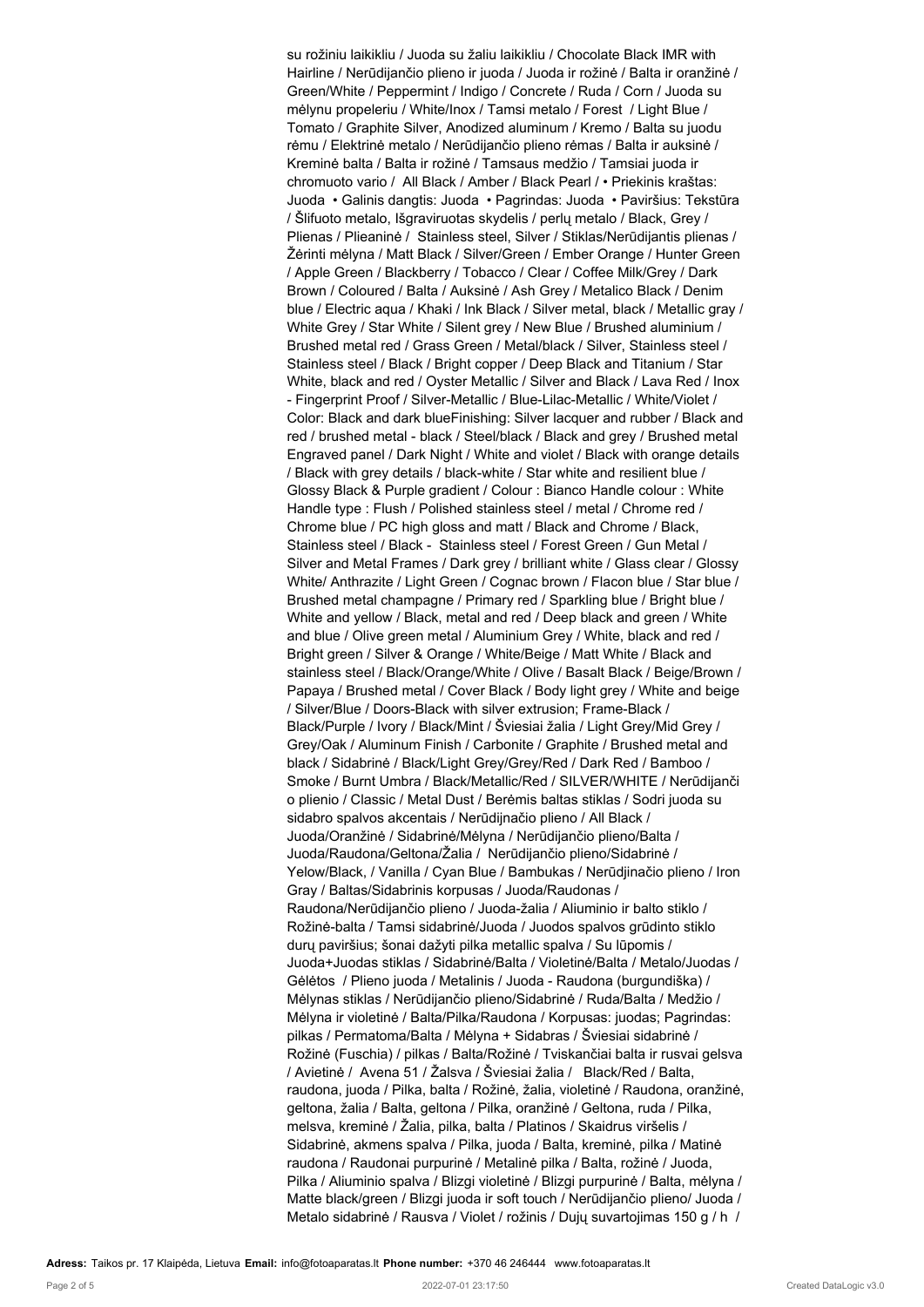Dujų suvartojimas 73 gr/h / Blizgi juoda + tekstūra / Brown su ruda odine apyranke / Blizgi juoda + minkštos gumos apdaila / White/Red / Oranžinė, raudona ir pilka / Balta su chromuotomis durimis / Metalo auksinė / Balti ašmenys, juoda rankena / Žalia ir balta / Švelni matinė turkio (mėlyna) / Balta ir mėlyna/violetinė / Alyvuogių / Sidabrinė ir metalo / Balta ir pilka /

Wireless Alarm Centre / Electronic Diary / Headband Magnifier / Insect Trap / Hand- / Stand Magnifier / Hand Magnifier / Desk Magnifier / Reading Aid Digital / Mini PC / Bluetooth Dongle / Painting Set / Puzzle Glue / 3D Puzzle / Puzzle / Strategy Game / Mandala Designer / Hot Shoe Adapter / Diržas ant krutinės / Housing with Lens Attachment / 5.1-System / Audio Mixer / VHS Cassette / Jackets / Internal Mounting Kit / Memory Card Cover / Memory Card Box / Memory Card Labels / Atminties kortelių dėklai / WLAN Network Adapter / Bellow Accessories / Classic Photography Accessories / Bellows / Slide Accessories / Film Equipment / WiFi adapteriai / Camera Dummy / Lock / Monitoring Accessory / Glas Break Alarm / Alarm Sensor Door & Window Contact / Alarm Sensor / Security Camera / Radiator Bleeder / Radiator Valve Adapter / Radio Anemometer / Wireless Rain Gauge / Wireless Temperature Gauge / Wireless Weather Station / Wireless Temperature / Moisture Meter / Antenna / Emergency Button / Wireless Shock Sensor / Wireless Motion Detector / Wireless Alarm Siren / Wireless Alarm Sensor / Wireless Smoke Detector / Wireless Gas Detector / Wireless Water Leak Sensor / Wireless Security Camera / Wireless Socket / Actuator / Thermostat / Wireless Sensor / Radio Control Unit / Wireless Thermostat / Interconnected Light Control / Interconnected Indoor Lighting / Interconnected Outdoor Lighting / Wireless Alarm System / Wireless Alarm System Set / Daylight / Infrared Lamp / Smoker / Kettle Grill / Spray Lance / Sprayer / Spray / Garden Shower / Hose Reel / Hose Box / Sprinkler Boogie / Spray Sprinkler / Circular Sprinkler / Sprinkler Hose / Rectangular Sprinkler / Submersible Pump / Garden Pump / Air Purifier / Glove / Fangkorb / Animal Repeller / Anti Insect / Tool Rack / Garden waste / Herb garden care / Herb Holders / Herb pot / Plough / Weeder / Grubber / Rake / Gutter cleaner / Branch Pruner / Fruit Picker / Saw / Tool Kit / Weed Puller / Patio Weeder / Hoe / Bulb Planter / Flower Fork / Flower Rake / Hand Trowel / Hand Held Spreader / Backpack Sprayer / Pressure Sprayer / Pump Sprayer / Gardeners' Saw / Chopping Axe / Axe / Splitting Axe / Bow Saw / Lawn Edge Trimmer / Branch Shears / Pruning Scissors / Universal Shears / Garden Shears / Cleaning Detergents / Extension Tube & Adapter / Patio Cleaner / Brushes & Nozzles / Car Cleaning Set / Cleaning Cloth / Rubber Lip / Filter & Filter Bags / Drill Dust Catcher / Window Cleaner / Floor Mop / Push Sweeper / Broom / Leaf Vacuum / Leaf Blower / Leaf- Blower / Vacuum / Filament Cassette / Grass Collector / Sun and Rain Protection / Pole Pruners / Chain Saw / Cultivator / Scythe / T Handle / D-Shaped Handle / Y-D-Shaped Handle / Lawn Trimmer / Aerator / Cylinder Lawnmower / Robotic Lawn Mower / Lawn Mower / Gras / Shrub Shears / Gras Shears / Shrub Shears / Hedge Trimmer / Drill / Chisel and Bit Set / Multitool Attachment / Drill and Driver Set / Saw Blade Set / Drill Chuck / Accessories Polisher / Sanding Belt Set / Sandpaper Set / Saw Table / Guide Rail / Storage Box / Measuring Tape / Scissors / Replacement Blade / General-Purpose Knife / Drill and Chisel Set / Bit Set / Multi-Tool / Brad Nailer / Hot Air Gun / Rotary Tool / Paint Spray Gun / Caulking Gun / Planer / Compressor / Tile Cutter / Milling Machine / Moisture Meter / Laser Rangefinder / Stapler / Wheel Sander / Multi Pad Sander / Straight Grinder / Disc Grinder / Orbital Sander / Belt Sander / Polisher / Random Orbit Sander / Delta Sanders / Sabre-/Jigsaw / Chop and Mitre Saw / Circular Table Saw / Reciprocating Saw / Recipro Saw / Hand-Held Circular Saw / Plunge Saw / Cut-Off-/Miter-/Table Saws / Jig saw / Hammer Drill Driver / Impact Wrench / Drill / Screwdriver / Percussion Drill / Drilling Machine / Chipping Hammer / Hammer Drill / Hammer Drill / Chipping Hammer / Dart Blaster / Water Blaster / Pools & Water Fun / Skateboard / Bobby Car / Accessory for Bobby Car / Lightsaber / Toy Car Set / Toy Medical Kit / Doll Head Hair Styling / Flipsie Figures & Sets / Childrens Supermarket / Toy Cash Register / Toy Lawn Mower / Spielküche / Toy Coffee Machine / Toy Workbench / Toy Tool / Barbie

**Adress:** Taikos pr. 17 Klaipėda, Lietuva **Email:** info@fotoaparatas.lt **Phone number:** +370 46 246444 www.fotoaparatas.lt

Type: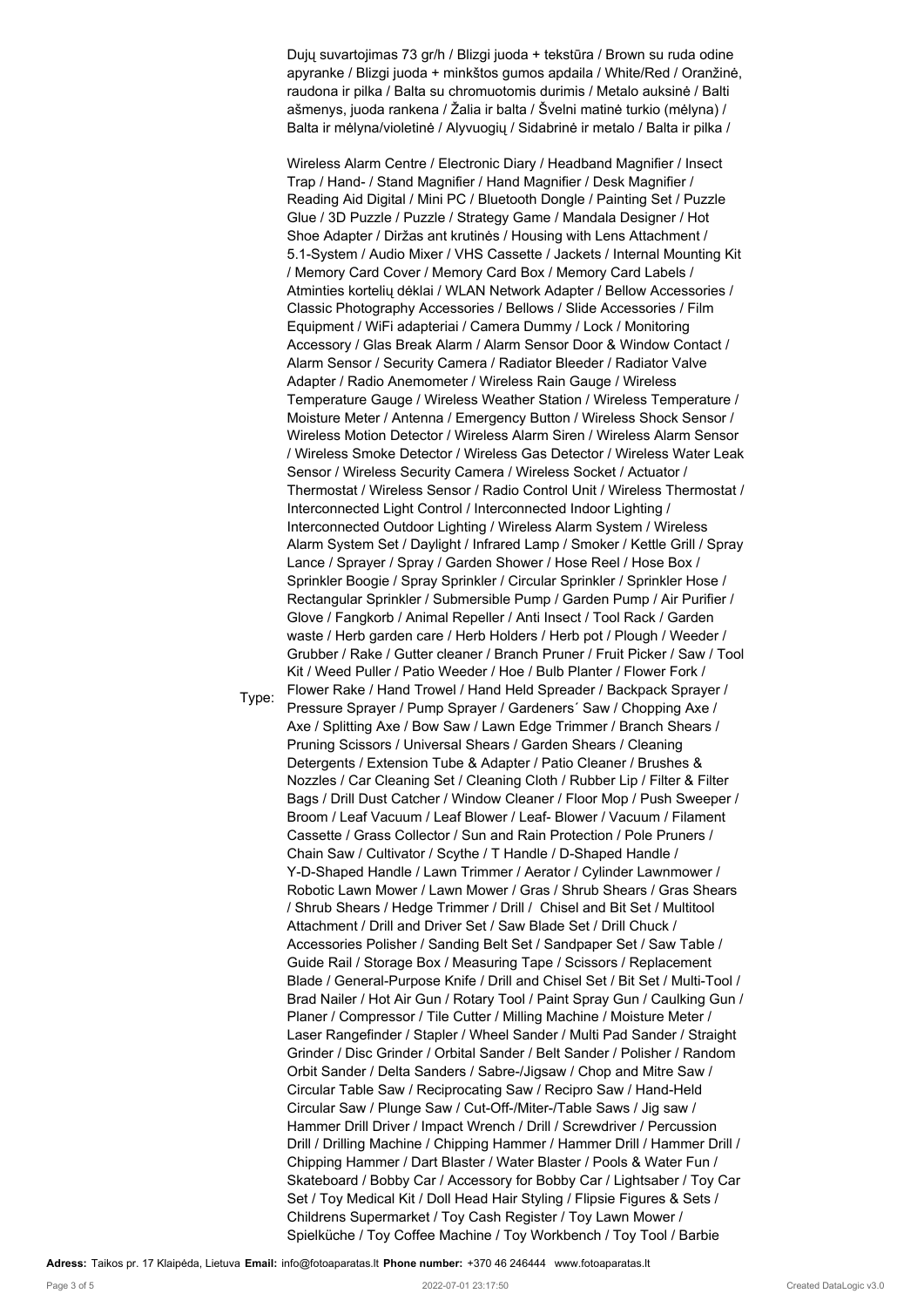Doll / Baby Doll / Hopping Horse / Toy Phone / Puzzle Mate / Ball Pit / Fire Brigade / Brain Game / Skill Games / RC Toys / Electronic Pet / PMR Walkie-Talkie / Smartwatch / Toy Building Blocks / Indoor Sand / App-Controlled Toys / Transformer / Spare Part / Lap Counter / Control Unit & Accessories / Controller / Wireless / Track Extension / -Set / Vehicle / Railway / Slot Cars / - Accessories / DVM / Digital 8 / Poncho / Umbrella / Tent / Camouflage Tape / Folding Seat / Seat Cushion / Picture Cube / - Box / Creative Pen / Postcard Sticker / Magnetic Board / Magnet / Sticker / Memo Clip / Keychain / Glitter-/Snow Globe (Frame) / Wardrobe / Serving Tray / Photo Calendar / Picture Hangers / Penholder / Accessories / Spares / Body Cap / Cover / Underwater Housing Accessories / Notebook Pad / Protective Housing / Colour Ribbon for Desk Calculator / Colour Ribbon for Dot Matrix Printer / Drum / Toner / Drum Unit / Toner Cartridge / Seal Labels / Endless label / Rating Plate Labels / Security Labels / Deep Freez Labels / Number Labels / Tag Labels / Jewellery Labels / Computer Labels / Hole Edge Labels / Bottle Labels / File Labels / Name Tags / Suspension File Labels / Address Labels / Shipping Labels / CD/DVD/VHS/Diskette Labels / All-Purpose Labels / Colour Ribbon / Thermo Sublimation Paper / Mail Bags / Shipping Boxes / Enevelop / Self-Adhesive Film / Book Cover Film / Waste Bags / Sacks / Tape / Shipping Scale / Letter Scale / Pencil / Ball Pen / Pencil / Rollerball / Ball Pen / Fountain Pen / Lead / School Calculator / Business Calculator / Graphic Calculators / Scientific Calculator / Desk Calculator / Calculator / Office Paper and Data Media Shredders / Paper and Data Media Shredders / Home Paper Schredders / Office Paper Shredders / Circle Cutter / Guillotine Paper Cutter / Guillotine & Trimmer Paper Cutter / Trimmer Paper Cutter / Apsaugos nuo rūko / Spare Parts Set / LCD ekranėliai / Mikrofonai / Underwater Housing / - Accessories / Apsaugos ekranams / Display Trolley / Accessory Tray / Wall and Ceiling Mount / DSLR Monitor / Screen Recording / 3D Glasses Passive (Polarized) / 3D Glasses Active ( Shutter Technology) / Carrying Bag for Tripod Screen / Screens with Tripod / Projection Screen / TV Stand / Receiver & Transmitter / Rack / VHS-C / VHS Adapter / Transmitter / Connection Extension / HDMI Adapter / Interactive Kit / Filter / Cable / Cable Cover / WLAN Modul / WiHD Module / Loudspeaker / Blitzadapter / Blitzstandfuß / Infrarot-Klammer / Blitzschuh / Flügeltore / Zubehör Dauerlicht / Blitzschiene / Schutzglocke / Softbox Adapter / Flash Accessories / Schwenkneiger / Tripod Accessories Light / Snoot / Flash Light Shaper Set / Bouncer / Moveable Stand / Boom Stand / Umbrella Softbox / Set light modifier / Fresnel Box / Spot Snoot / Translucent Umbrella / Striplight-Softbox / Octagon Softbox / Softbox'ai / Reflex Umbrella / Beauty Dish / Honeycomb / Wireless / Infrared Remote Control / Blyksčių tvirtinimai / Power Pack - Connecting Cable / Studio Flash Remote Control / Video Light, Flash Light / Video apšvietimas / Žiedinis apšvietimas / Ring Flash / Studijinių blyksčių rinkiniai / Studijinės blykstės / Handle Mount Flash / Slave Flash Compact Camera / Žiedinės blykstės / Macro blykstės / Povandeninės blykstės / Standartinės blykstės / Panorama Plate / Laptop Support Plate / L Bracket / Center Column / Tripod Arm(s) / Quick Release Adapter / Spreader / Tripod Leg(s) / Camera Plate / Dolly / Wheels / Rolls / Counterweight / Panorama System / Tripod Foot / - Feet / Quick Release Plate / Adjusting-/Levelling Accessories / Objektyvų dangtelių komplektai / Savaime atsiveriantys dangteliai / Dangtelių laikikliai / Priekinis objektyvo dangtelis / Galinis objektyvo dangtelis / Lens Shade / Apsauga nuo saulės spindulių / Ekrano apsauga / Remote Release / Lens Mount Adapter / Lens Attachment / Selfie Stick with Remote Release / Steadycam / Gimbal / Shoulder Rig / - Tripod / Table Tripod / Camera Dolly / -

Cable Length (m): 5,00 PC-Sync-Stecker: Yes Klinke 6,35 mm Stecker: Yes Jack 6,35 mm Socket: Yes Jack 6,35 mm Plug: Yes

**Adress:** Taikos pr. 17 Klaipėda, Lietuva **Email:** info@fotoaparatas.lt **Phone number:** +370 46 246444 www.fotoaparatas.lt